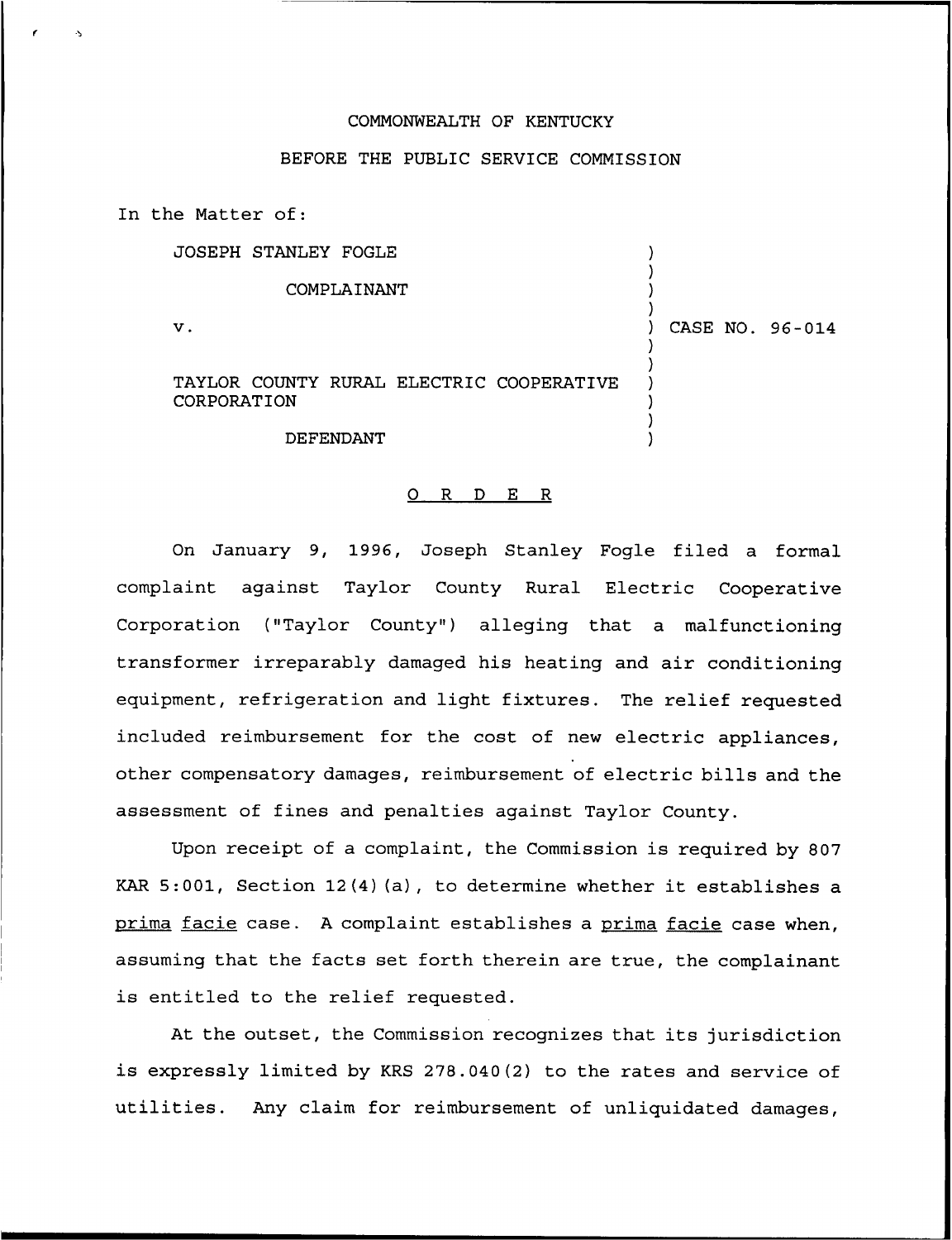including the cost to replace appliances and compensation for inconvenience due to faulty utility equipment, is beyond the scope of the Commission's jurisdiction. Carr v. Cincinnati Bell, Ky.App., 651 S.W.2d 126 (1983). Only the Court of Justice has jurisdiction to adjudicate a claim for these types of damages.

In addition, the complaint fails to specify the month, year and amount of each electric bill that should be reimbursed due to Taylor County's faulty equipment. Finally, the complaint fails to set forth sufficient facts for the Commission to find that there is probable cause that Taylor County violated any statutes or regulations. Absent a finding of probable cause that violations exist, there is no basis for the Commission to impose any fines or penalties in the case.

The Commission will, however, direct its Staff to conduct an investigation of the facts and circumstances surrounding the problems experienced by the complainant. The Staff will issue a report upon completion of that investigation.

IT IS THEREFORE ORDERED that:

1. That part of the complaint requesting reimbursement for the cost of appliances replaced and compensation for inconvenience and endangerment shall be dismissed for lack of jurisdiction.

2. The complainant shall have <sup>20</sup> days from the date of this Order to amend his complaint by filing additional information specifying the month, year, and amount of each electric bill for which reimbursement is requested due to Taylor County's faulty

 $-2-$